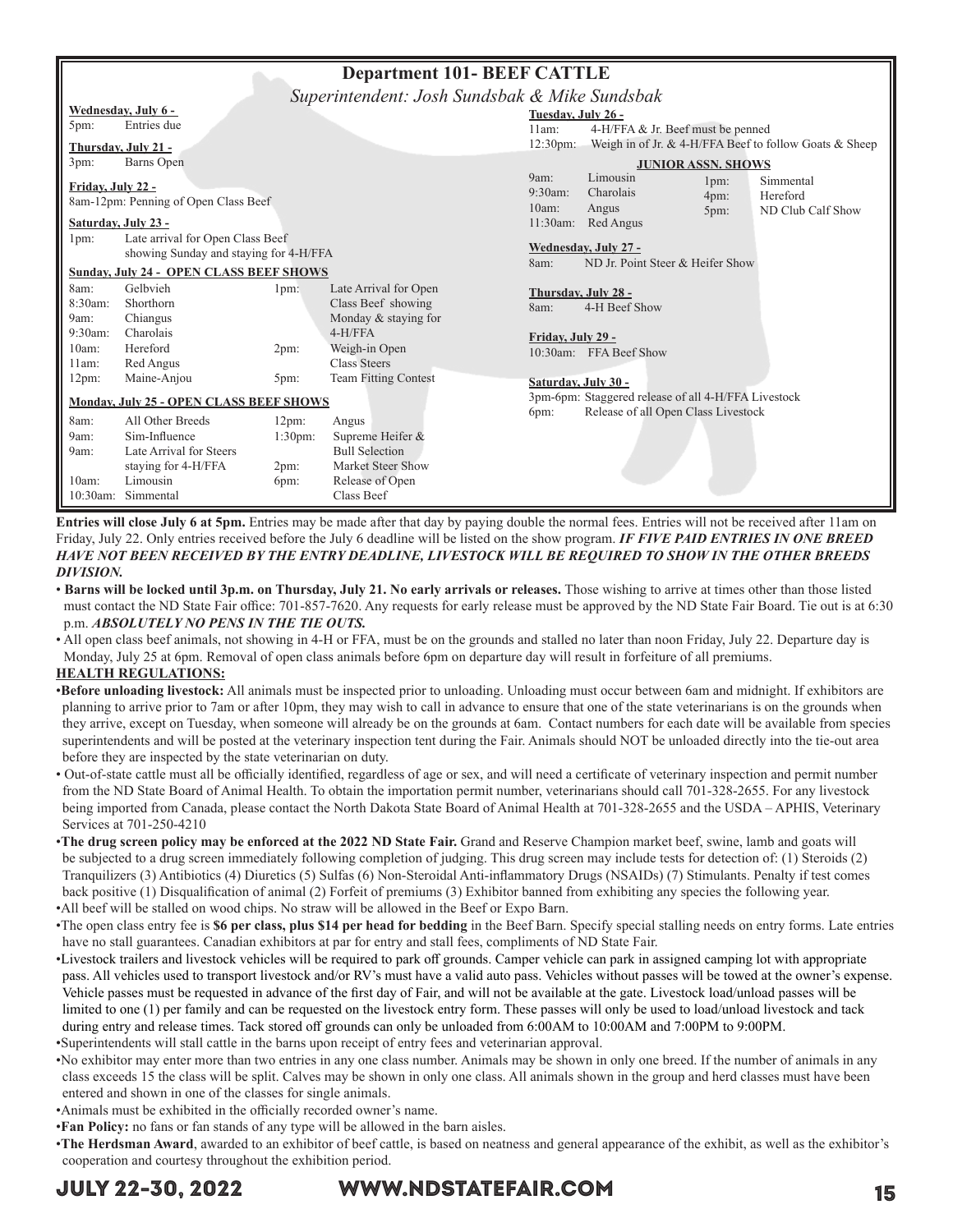#### **SLIDING PREMIUM SCHEDULE - Breed Shows**

|         | $I^{st}$ | 2nd             | 2rd             | $\mathcal{A}^{th}$              | 5 <sup>th</sup> | 6 <sup>th</sup> |
|---------|----------|-----------------|-----------------|---------------------------------|-----------------|-----------------|
| $1 - 4$ | \$45.00  | \$31.00         | \$17.00 \$10.00 |                                 | \$0.00          | \$0.00          |
| $5 - 8$ |          | \$65,00 \$50,00 |                 | \$35.00 \$25.00 \$15.00         |                 | \$10.00         |
| $9+$    | \$80.00  | \$58.00         |                 | \$43.00 \$33.00 \$23.00 \$15.00 |                 |                 |

*Cash awards will be mailed September 2022.*

**Open Beef Show**

#### **Sunday, July 24 & Monday, July 25 – 8am**

|                                 | Division G Limousin      |
|---------------------------------|--------------------------|
| Division B Hereford             | Division H  Red Angus    |
| Division C Gelbvieh             | Division I Chiangus      |
|                                 | Division J  Shorthorn    |
| Division E Charolais            | Division K Maine-Anjou   |
| Division F  Simmental Influence | Division L Other Breeds* |
|                                 |                          |

*\*Must have breed registration papers*

#### **IF FIVE PAID ENTRIES IN ONE BREED HAVE NOT BEEN RECEIVED BY THE ENTRY DEADLINE, LIVESTOCK WILL BE REQUIRED TO SHOW IN THE OTHER BREEDS DIVISION.**

## **CLASS**

| 1. Junior heifer calves, calved between Jan. 1, 2022 and after         |
|------------------------------------------------------------------------|
|                                                                        |
| Reserve Junior Heifer Calf ChampionRibbon                              |
| 2. Senior heifer calves, calved between Sept. 1 & Dec. 31, 2021        |
|                                                                        |
| Senior Heifer Calf Reserve ChampionRibbon                              |
| 3. Late summer yearling heifer, calved between May 1 & Aug. 31, 2021   |
|                                                                        |
| Reserve Intermediate Heifer ChampionRibbon                             |
| 4. Junior yearling heifers, calved between March 1 and April 30, 2021  |
| 5. Junior yearling heifers, calved between Jan. 1 and Feb. 28, 2021    |
|                                                                        |
|                                                                        |
| 6. Senior yearling females, calved between Sept. 1 and Dec. 31, 2020   |
|                                                                        |
|                                                                        |
| Grand Champion Female 1st Place Cash Premium                           |
| Reserve Grand Champion Female (Champion and Reserve                    |
| Champions competing) 1/2 of 1st Place Cash Premium                     |
| 7. Cow-Calf (any female older than the above ages with a calf at side) |
| 8. Junior bull calves, calved between Jan. 1, 2022 and after           |
|                                                                        |
| Reserve Junior Bull Calf ChampionRibbon                                |
| 9. Senior bull calves, calved between Sept. 1 and Dec. 31, 2021        |
|                                                                        |
|                                                                        |
| 10. Late summer yearling bulls, calved between May 1 & Aug. 31, 2021   |
|                                                                        |
| Reserve Intermediate Champion BullRibbon                               |
| 11. Junior yearling bulls, calved between March 1 and April 30, 2021   |
| 12. Junior yearling bulls, calved between Jan. 1 and Feb. 28, 2021     |
|                                                                        |
|                                                                        |
| 13. Senior yearling bulls, calved Jan. 1 to Dec. 31, 2020              |
|                                                                        |
|                                                                        |
| Grand Champion Bull 1st Place Cash Premium                             |
| Reserve Grand Champion Bull (Champion and Reserve                      |
| Champions competing) 1/2 of 1st Place Cash Premium                     |
|                                                                        |
|                                                                        |
| (3 animals, one sire, both sexes competing)                            |
|                                                                        |

## **Division M - Market Steers Monday, July 25 – 2:00pm**

- 1. All breeds are eligible for competition.
- 2. No age or breed designation will be used for the determination of show lots.
- 3. All steers must be weighed Sunday, July 24 at 2pm for the open show.
- 4. No re-weighing of steers
- 5. Steers will be divided into lots by weights.

#### **Class**

16.Group of 3 from weight lots, owned by exhibitor. 40.00 31.00 21.00 16.00 11.00 11.00

17. Weight classes

|  |  | 75.00 50.00 38.00 23.00 20.00 11.00 8.00 5.00 |  |  |
|--|--|-----------------------------------------------|--|--|
|  |  |                                               |  |  |
|  |  |                                               |  |  |
|  |  |                                               |  |  |
|  |  |                                               |  |  |
|  |  |                                               |  |  |

### **Division N – Jr. Point Steer & Heifer Show Wednesday, July 27 – 8:00am**

- 1. Open to youth not older than 21 by October 1, 2021.
- 2. Registration papers must be presented to the beef superintendent and must be in the youth's or ranch's name.
- 3. \$10 entry fee per animal
- 4. Arrival date for those entering Open Class shows: Friday, July 22 by 12 noon.
- 5. Late Arrival Date for 4-H/FFA that are entering Open Class shows: Saturday, July 23 by 4pm
- 6. Arrival date for those only entering this show is Tuesday, July 26 by 11am
- 7. Departure date: Wednesday, July 27, 6pm (unless staying for 4-H or FFA beef show)
- 8. 2021 Heifers & 2020 Fall Heifers. No cow/calf pairs or 2022 calves.
- 9. Entry deadline: July 6, 2022. Any Jr. Steers that were not shown in the open show will be weighed after Goats and Sheep on Tuesday, July 26 at 12:30pm.

#### **CLASS**

- 
- 
- 
- 
- 5. Simm-influenced 10. Red Angus
- 2. Hereford 7. Chi-influenced 12. Shorthorn Plus 3. Gelbvieh 8. Maine-Anjou 13. Commercial
- 1. Angus 6. Charolais 11. Shorthorn
	-
	- -
- 
- 
- 4. Simmental 9. Limousin 14. Market Steers

#### **Supreme Champion Female and Bull Monday, July 25 – 1:30pm**

Those eligible will be the Champion Female and Bull of each breed. A banner will be awarded to each winner. If an exhibitor has Champion Female or Bull of a breed, the whole herd must remain on the Fairgrounds until after the selection of Supreme Champion Female and Bull drive.

## 16 WWW.NDSTATEFAIR.COM JULY 22-30, 2022